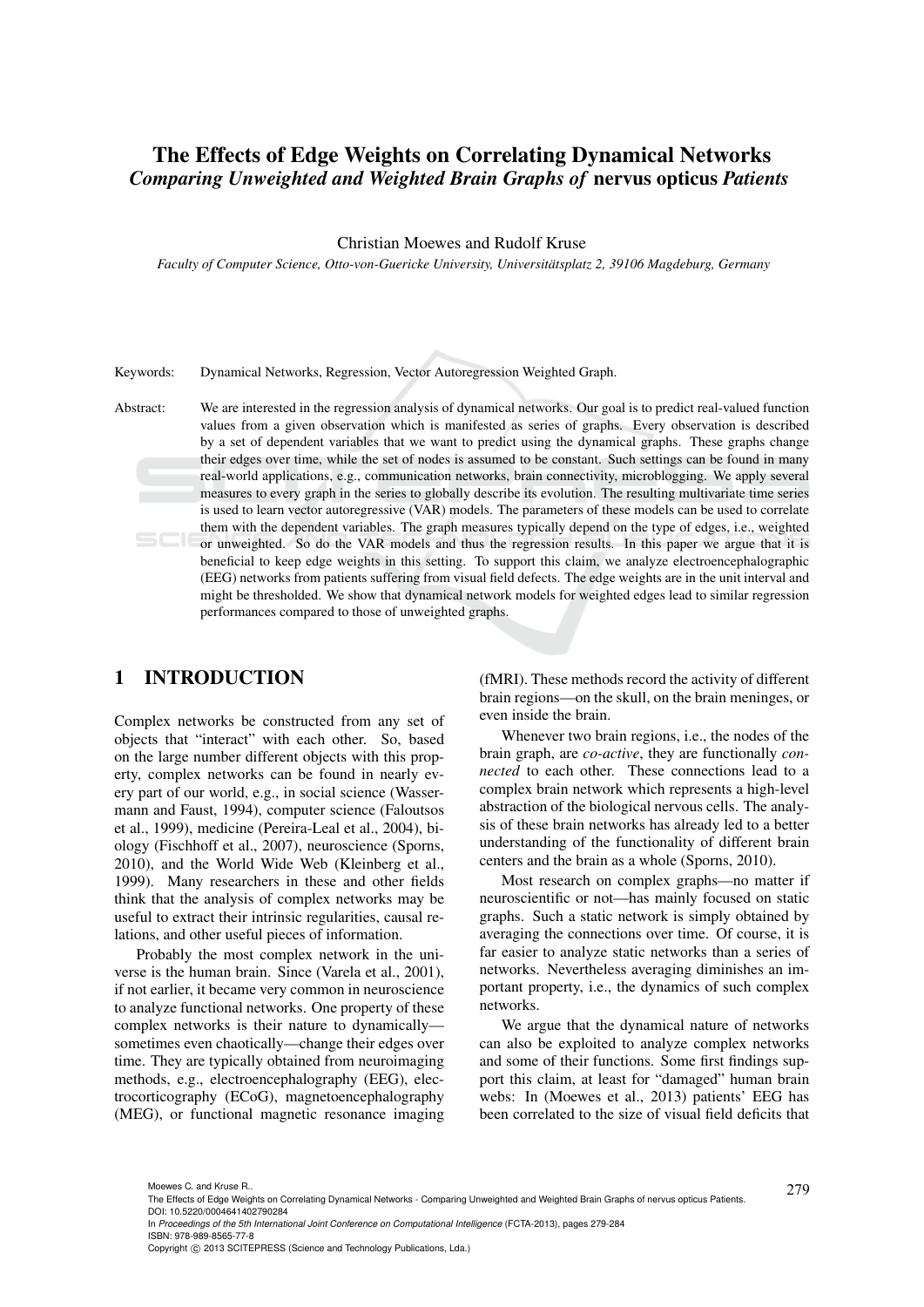resulted from optic nerve damages (Wüst et al., 2002). The authors identified a relation between the extend of the vision loss and the dynamics of the functional brain connectivity. More precisely, the authors of this paper propose the first model-based approach to capture the relevant features of a dynamical complex network (Moewes et al., 2013).

In the above-mentioned work of the authors, unweighted graphs have been constructed to facilitate the computation of the network models. Therefore some patient-independent threshold for the edge weights had to be identified. The question we address in this paper is whether the tedious and somewhat arbitrary choice can be omitted. We thus claim that it is beneficial to use weighted graphs instead of unweighted ones.

To support this hypothesis, we analyze the same kind of EEG networks used in (Moewes et al., 2013). We apply different thresholds to the weighted edges to obtain an unweighted graph. Eventually we show that dynamical network models for weighted edges lead to similar if not better regression results than those of unweighted graphs. Thus the tedious and somewhat arbitrary choice of an edge weight threshold is superfluous.

The rest of the paper is organized as follows. Section 2 introduces the concept of dynamical networks to describe functional brain connectivity. Section 3 describes the experimental setup we have used to compare the regression performance of weighted and unweighted graphs. The results of this experiment are listed in Section 4. Finally, Section 5 concludes the paper.

## 2 DYNAMICAL NETWORK ANALYSIS

Having defined the functional connectivity of two brain regions, the corresponding dynamical brain network can be obtained. We remark that functional connectivity is just a statistical relationship between brain regions without implying any causal coherence (Pearl, 2009). There exist many ways to compute functional connectivity. We refer the interested reader to (Wendling et al., 2009) for a review on EEG connectivity measures.

#### 2.1 Synchronization Likelihood

Out of these methods, we have used the synchronization likelihood (SL) (Stam and van Dijk, 2002) since it has been used in the literature to study the relationship between structural network damage and functional connectivity (Stam et al., 2007).

Consider a multivariate time series (e.g. a multichannel EEG recording) of length *N* with *n* variables. Let measurement  $x_{i,k}$  be observed at timestamp  $i$  in channel  $k$ . For the SL, a time-delay embedding is computed by

$$
X_{i,k} = (x_{i,k}, x_{i+L,k}, x_{i+2\cdot L,k}, \ldots, x_{i+(m-1)\cdot L,k})
$$

where *L* is the lag and *m* the dimension of the embedding. The state vectors  $X_{i,k}$  shall capture the relevant patterns of the signal.

Now consider two channels *A*,*B*. The probability that  $X_{i,k}$  are closer to each other than  $\varepsilon$  is

$$
P_{i,k}^{\varepsilon} = \frac{1}{2(W_2 - W_1)} \sum_{\substack{j \\ W_1 < |i-j| < W_2}}^{N} \Theta(\varepsilon - d(X_{i,k}, X_{j,k}))
$$

where *d* is the Euclidean distance (or any other distance measure). For each  $k$  and  $i$ , a critical distance  $\epsilon_{i,k}$  is computed such that  $P^{\epsilon_{i,k}}_{i,k} = p_{\text{ref}}$  whereas  $p_{\text{ref}} \ll 1$ is some user-defined threshold. For each pair of points in time  $(i, j)$  within  $W_1 < |i - j| < W_2$ , the number of channels  $H_{i,j}$  for which  $d(X_{i,k}, X_{j,k}) < \varepsilon_{i,k}$  is computed by

$$
H_{i,j} = \theta(\varepsilon_{i,A} - d(X_{i,A},X_{j,A})) + \theta(\varepsilon_{i,B} - d(X_{i,B},X_{j,B}))
$$

where  $\theta(x) = 0$  if  $x \le 0$  and  $\theta(x) = 1$  for  $x > 0$ . Then the synchronization likelihood is then given by

$$
SL_i = \frac{1}{2p_{\text{ref}}(W_2 - W_1)} \sum_{W_1 < |i - j| < W_2}^{N} (H_{i,j} - 1). \tag{1}
$$

Now the final brain graph can be computed. Note that only two of these the parameters are needed to compute SL if prior information about the frequency range and temporal resolution of the signal are given (Montez et al., 2006).

#### 2.2 Graph Measures

We remark that any functional connectivity measure based on a sliding window will change its value over time. So do the edge weights of the corresponding brain graph. In (Moewes et al., 2013) the authors described these changes by learning how graph measures evolve.

Therefore we consider a set of different graph measures, i.e., the *number of cliques*, the *density*, and the *squared distance* between the current graph and the previous one (Bunke, 1997).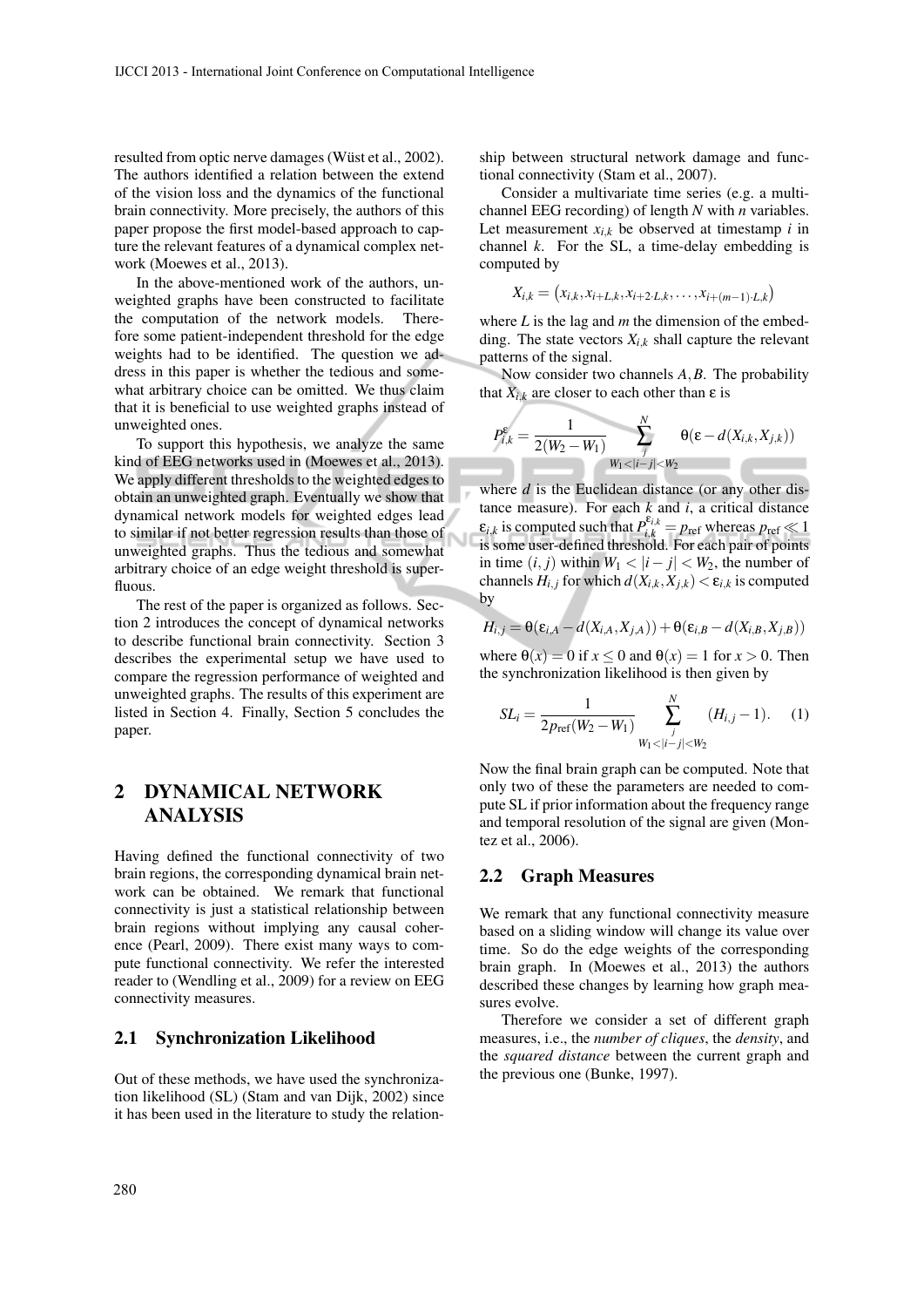#### 2.3 Vector Autoregressive Models

Vector autoregressive (VAR) models (Lütkepohl, 2005) have been shown to capture a high proportion of variance in these data.

A VAR model with *p* lags is given by

$$
\vec{x}_t = c + \sum_{i=1}^p A_i \vec{x}_{t-i} + \varepsilon_t.
$$

where  $c$  is a constant,  $A_i$  is a matrix storing the relationships between every pair of variable at point  $t - i$ , and  $\varepsilon$ <sup>*t*</sup> is white noise. Flattening the coefficients  $A$ <sup>*i*</sup> to a feature vector is beneficial for statistical learning methods.

### 3 EXPERIMENTS

In our experiments we used EEG data from 33 visually impaired subjects suffering from optic nerve damages (Wüst et al., 2002). For every patient, several optometric tests had been performed to describe the location and the size of the optic nerve damage for both eyes (Sabel et al., 2011). Among them are high resolution perimetry (HRP) (Kasten et al., 1998), static perimetry, kinetic perimetry, and the assessment of visual acuity (Bailey and Lovie, 1976). Based on these tests an expert defined the following clinical variables relevant to quantify the vision loss of both eyes:

- detection accuracy in HRP visual field  $(\%)$ ,
- foveal threshold in static perimetry (dB),
- mean threshold in static perimetry (whole 30◦ visual field, dB),
- mean eccentricity in kinetic perimetry (°),
- visual acuity of near vision (LogMAR scale),
- visual acuity of far vision (LogMAR scale).

Nearly every optometric test is very tiring, timeconsuming, and error-prone. Each one of them served as variable assumed to be depended from the dynamics in the EEG. It is our motivation to find good correlates of the EEG signal and these tests. If successful, a good prediction model may determine the size of the optic nerve damage by solely looking at EEG data that can be recorded much faster.

To preprocess the EEG data we did the following steps in EEGLAB (Delorme and Makeig, 2004):

- manually removal of noisy time frames at beginning/end of each recording,
- removal of uncommon EEG channels across all subjects (28 were used),
- high-pass filtering with cutoff frequency at 1 Hz to remove slow movements,
- notch filtering 50Hz to remove the European power line frequency,
- low-pass filtering with cutoff frequency at 95 Hz,
- re-referencing by the average electrode.
- down-sampling to 250Hz to reduce the costs of SL computation,
- manual removal of biological artifacts using independent component analysis (Makeig et al., 1996).

Biological artifacts that stem from electromyographic (EMG) or electrocardiograph (EKG) signal appear as noise in the recorded EEG signal in all variations. To remove EMG and ECG signals ICA was applied to very carefully remove noisy components.

We applied FIR filters to obtain the conventional frequency bands. They are associated with different brain states (Edwards, 2007). These bands are δ: *f* ∈ (1,4] Hz, θ: *f* ∈ (4,7] Hz, α: *f* ∈ [8,12] Hz, β: *f* ∈ [13,30] Hz, and γ: *f* ∈ [30,50] Hz. We expect the optometric variables to explainable by the dynamics of functional connectivity in these frequency bands. Functional connectivity was computed by the synchronization likelihood (Stam and van Dijk, 2002): We used an outer window length of  $W_2 = 3$  s and a reference probability of  $p_{ref} = 0.02$ . To capture most of the dynamics, the sliding window shifted every 0.5 s, i.e. an overlay of 1/6. Note that the analysis of the averaged graphs did not result in any useful model (Held et al., 2012).

We applied the measures mentioned in Section 2 to every brain graph. We used the Python package igraph (Csárdi and Nepusz, 2006) to accomplish this task. This resulted in a multivariate time series for each subject and each frequency band. Every time series was then fitted by a VAR model with  $p = 1,2$ for simplicity. Eventually we obtained  $p \cdot 3 \cdot 3 = 9$  and 18 parameters, respectively, describing the dynamics of the corresponding multivariate time series.

## 4 RESULTS

We used ordinary least-squares regression and computed its leave-one-out (LOO) estimation of the true error. All models have been fit using the Python packages sklearn (Pedregosa et al., 2011) and statsmodels (Seabold and Perktold, 2010). Both the VAR parameters and the optometric variables have been zscore normalized, i.e., we subtracted the mean and divided by the standard deviation. The regression per-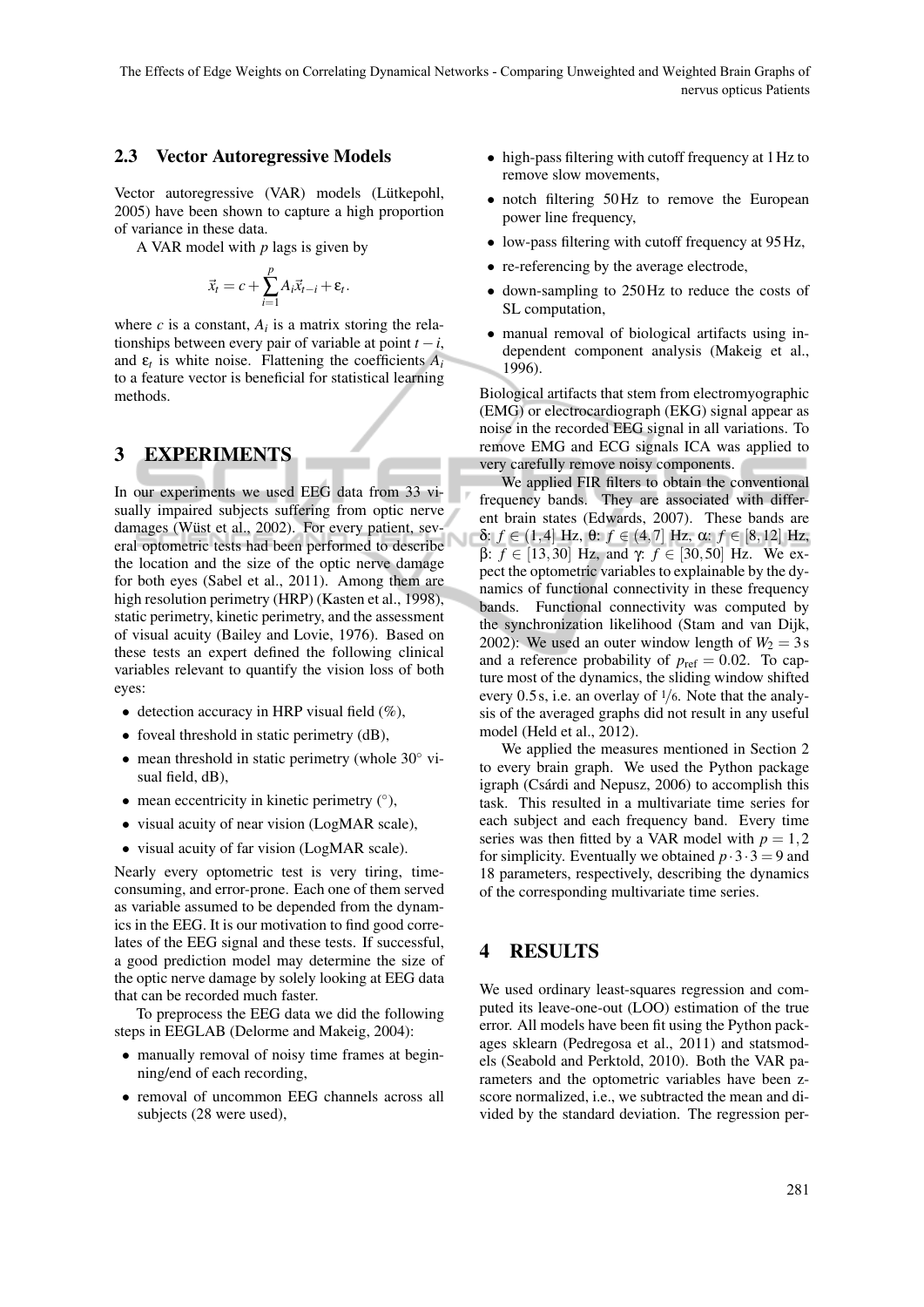| weighted     | $\delta$       | $\theta$ | $\alpha$ |                 |       | SL > 0.5     | $\delta$ | $\theta$ | $\alpha$ |       | $\gamma$ |
|--------------|----------------|----------|----------|-----------------|-------|--------------|----------|----------|----------|-------|----------|
| HRP_DA       | 0.963          | .297     | 1.055    | 1.403           | 2.015 | HRP_DA       | 1.337    | .291     | .448     | 1.204 | 2.440    |
| SP_FT        | 1.335          | .447     | 1.330    | 1.142           | 1.869 | SP_FT        | 1.202    | 0.941    | 1.571    | 2.159 | 1.627    |
| <b>SP_MT</b> | $\sqrt{1.134}$ | 1.542    | 0.897    | 1.436           | 2.087 | SP MT        | 1.197    | 1.140    | 1.396    | 2.261 | 1.949    |
| <b>KP_ME</b> | 1.259          | 1.559    | 1.369    | 1.354           | 1.844 | <b>KP_ME</b> | 1.318    | 1.601    | 1.435    | 2.329 | 1.245    |
| VA_N_log     | 1.235          | 1.229    |          | $1.385$   1.313 | 1.532 | VA_N_log     | 1.215    | 1.365    | 1.483    | 2.115 | 1.779    |
| VA_F_log     | 1.209          | 1.283    | 1.348    | 1.254           | 1.431 | VA_F_log     | 1.181    | 1.411    | 1.580    | 2.656 | 1.411    |

Table 1: Mean-squared errors (MSE) of the VAR models to describe the vision loss of the right eye. The results from the weighted networks are shown on the left-hand side, the ones from the unweighted network are shown on the right-hand side.

Table 2: Mean-squared errors (MSE) of the VAR models to describe the vision loss of the right eye. The results from two unweighted networks that used different thresholds are shown on both sides of the table.

| SL > 0.7                                         | $\overline{\delta}$ | $\theta$ | $\alpha$ |                                               | SL > 0.2                                         | $\overline{\delta}$ | $\theta$ | $\alpha$                                | $\gamma$ |
|--------------------------------------------------|---------------------|----------|----------|-----------------------------------------------|--------------------------------------------------|---------------------|----------|-----------------------------------------|----------|
| HRP_DA   1.371   1.580   1.144                   |                     |          |          | $1.148 \mid 0.979$                            | <b>HRP_DA</b>                                    | 0.963               |          | $1.485$   1.290   1.422   1.187         |          |
| SP_FT                                            |                     |          |          | 1.314   1.275   1.385   1.070   0.807         | SP_FT                                            |                     |          | $1.335$   1.375   1.751   0.992   1.175 |          |
| SP_MT 1.336 1.546 1.282 0.857 1.055              |                     |          |          |                                               | $SP_MT$   1.134                                  |                     |          | $1.280$ $1.130$ $1.358$ $1.244$         |          |
| KP_ME                                            |                     |          |          | $\vert$ 1.493   1.518   1.626   0.971   1.081 | $KP_ME$   1.259                                  |                     |          | $1.459$   1.476   1.575   1.428         |          |
| VA_N_log   1.270   1.321   1.292   1.183   0.752 |                     |          |          |                                               | VA_N_log   1.235   1.143   1.959   0.733   1.136 |                     |          |                                         |          |
| VA F log   1.256   1.242   1.325   1.295   0.838 |                     |          |          |                                               | VA F log   1.209   1.169   2.199   0.758   1.014 |                     |          |                                         |          |

VA N log | 1.235 | 1.143 | 1.959 | 0.733 | 1.136 VA F log | 1.209 | 1.169 | 2.199 | 0.758 | 1.014 and the contract of the contract of - -. . Table 3: Mean-squared errors (MSE) of the VAR models to describe the vision loss of the left eye. The results from the

|               | weighted networks are shown on the left-hand side, the ones from the unweighted network are shown on the right-hand side. |       |          |                 |       |  |               |       |       |          |       |       |
|---------------|---------------------------------------------------------------------------------------------------------------------------|-------|----------|-----------------|-------|--|---------------|-------|-------|----------|-------|-------|
| weighted      |                                                                                                                           | θ     | $\alpha$ |                 |       |  | SL > 0.5      |       |       | $\alpha$ |       |       |
| <b>HRP DA</b> | .580                                                                                                                      | 1.572 | 1.450    | $1.629$   1.397 |       |  | <b>HRP DA</b> | 1.164 | 0.760 | .398     | 1.217 | 1.054 |
| <b>SP_FT</b>  | 1.511                                                                                                                     | .239  | 1.089    | 1.873           | 1.647 |  | <b>SP_FT</b>  | 1.490 | 1.178 | .253     | 1.368 | 1.434 |
| <b>SP MT</b>  | 1.259                                                                                                                     | 1.559 | 1.369    | 1.354           | 1.844 |  | <b>SP_MT</b>  | 1.080 | 1.021 | 1.065    | 1.109 | 1.189 |
| <b>KP_ME</b>  | 1.534                                                                                                                     | 1.103 | 1.305    | .456            | 1.471 |  | <b>KP_ME</b>  | 1.286 | 1.011 | .221     | 1.047 | 1.222 |
| VA_N_log      | .541                                                                                                                      | 1.140 | 1.298    | 2.193           | 1.578 |  | VA_N_log      | 1.568 | .064  | .299     | 1.328 | 1.347 |
| $VA_F$ $log$  | .425                                                                                                                      |       | 1.433    | 1.913           | 1.682 |  | $VA_F$ $log$  | 1.551 | .465  | 1.412    | 1.527 | 1.359 |

Table 4: Mean-squared errors (MSE) of the VAR models to describe the vision loss of the left eye. The results from two unweighted networks that used different thresholds are shown on both sides of the table.

| SL > 0.7                      | $\delta$ | θ     | $\alpha$ |       |       |
|-------------------------------|----------|-------|----------|-------|-------|
| <b>HRP_DA</b>                 | 1.357    | 1.259 | 1.401    | 0.665 | 3.353 |
| <b>SPFT</b>                   | 1.423    | 1.524 | 1.283    | 1.698 | 1.412 |
| <b>SP_MT</b>                  | 1.230    | 1.267 | 1.122    | 1.502 | 1.056 |
| <b>KP_ME</b>                  | 1.283    | 0.987 | 1.324    | 1.037 | 0.992 |
| $\overline{VA} \sqrt{N} \log$ | 1.484    | 1.173 | 1.413    | 1.520 | 1.391 |
| $V A - F \log$                | 1.454    | 1.325 | 1.387    | 1.414 | 1.378 |

| SL > 0.2      | δ     | θ     | $\alpha$ |       | ν     |
|---------------|-------|-------|----------|-------|-------|
| <b>HRP DA</b> | 1.580 | 0.967 | 1.174    | 1.755 | 1.783 |
| <b>SP FT</b>  | 1.511 | 1.128 | 1.451    | 1.166 | 1.234 |
| <b>SP MT</b>  | 1.291 | 0.931 | 0.745    | 1.344 | 1.367 |
| <b>KP ME</b>  | 1.534 | 1.106 | 1.471    | 1.651 | 1.299 |
| VA_N_log      | 1.541 | 1.091 | 1.726    | 1.367 | 1.124 |
| VA_F_log      | 1.425 | 1.257 | 1.717    | 1.340 | 1.240 |

formance of the normalized data was measured by the mean-squared error (MSE).

Tables 1 and 2 on the next page summarize our analyzes for the right eye. Weighted networks lead to MSE that are competitive to the ones of the thresholded networks. For low-frequency bands (i.e.,  $\delta$ , θ, α), the weighted networks produce even smaller errors. This is in line with the previous results in (Moewes et al., 2013) where 8 subjects less have been used. Equivalently, the results for the left eye are shown in Tables 3 and 4. They do confirm the findings.

### 5 CONCLUSIONS

We have advocated not to threshold edge weights when analyzing dynamical networks. The choice of a threshold to obtain an unweighted graphs can be omitted if the graphs are used for regression models. To show this we have analyzed EEG networks from patients suffering from visual field defects. We have thresholded the edge weights using several different values. Still, the models describing the weighted dynamical network lead to similar errors compared to those of unweighted graphs.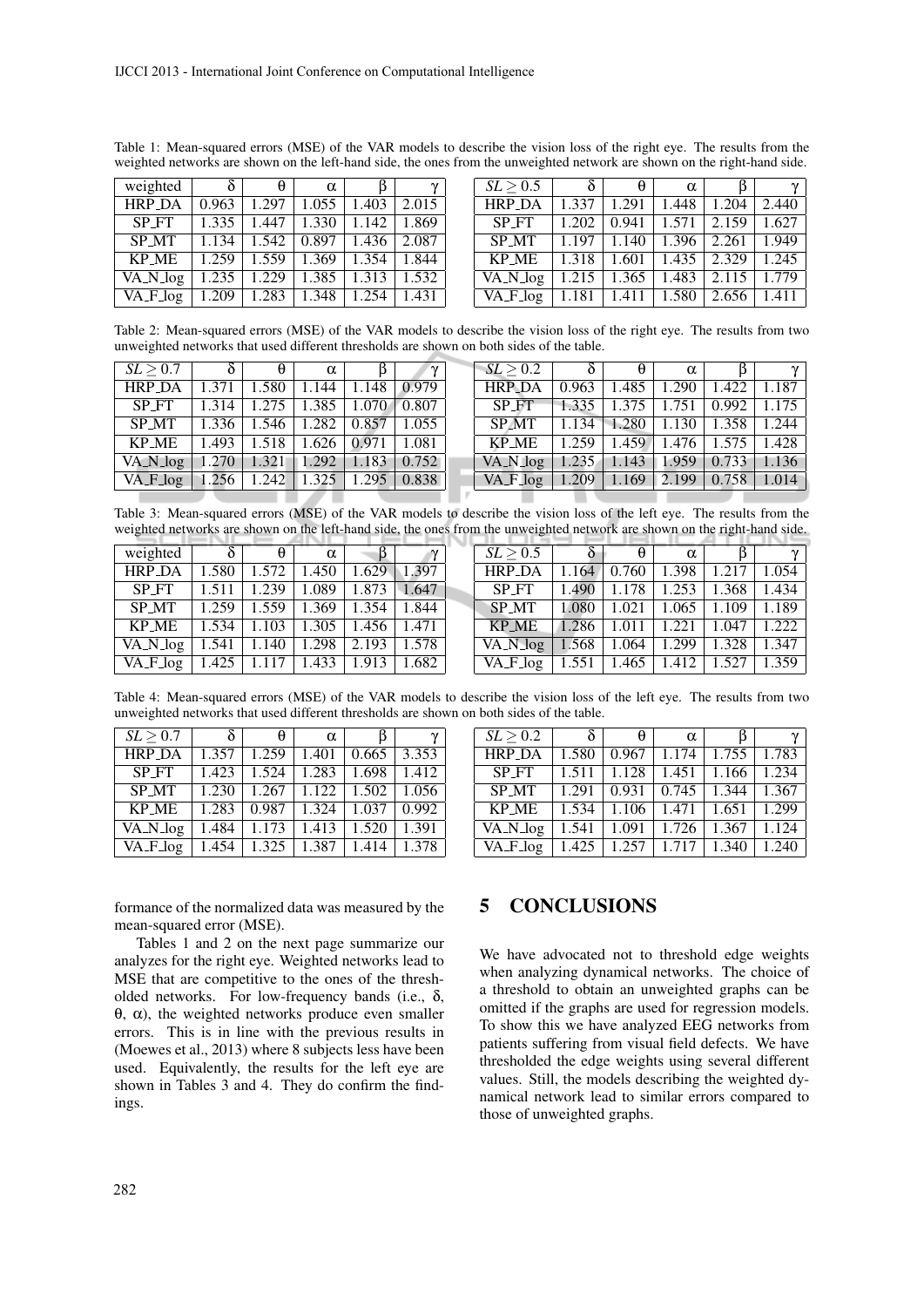The Effects of Edge Weights on Correlating Dynamical Networks - Comparing Unweighted and Weighted Brain Graphs of nervus opticus Patients

We plan to enlarge the data set to further increase the quality of our models. We also want to establish a way to combine the optometric tests of both eyes. A comparison of brain networks to classical EEG representations is in preparation. Furthermore we are working on the creation of different data sets, e.g., communication networks and microblogs, to generalize our findings.

## ACKNOWLEDGEMENTS

The first author thanks Carolin Gall and her students from the Medical Faculty for collecting the EEG data. We give thanks to Hermann Hinrichs from the Medical Faculty for pointing out several hints to preprocess the EEG data. Last not least we thank Bernhard A. Sabel and Michał Bola for fruitful discussions while preparing this paper.

# **REFERENCES**

Bailey, I. L. and Lovie, J. E. (1976). New design principles for visual acuity letter charts. *Am J Optom Physiol Opt*, 53(11):740–745.

4NE

- Bunke, H. (1997). On a relation between graph edit distance and maximum common subgraph. *Pattern Recognit Lett*, 18(8):689–694.
- Csárdi, G. and Nepusz, T. (2006). The igraph software package for complex network research. *InterJournal Complex Systems*, 1695.
- Delorme, A. and Makeig, S. (2004). EEGLAB: an open source toolbox for analysis of single-trial EEG dynamics including independent component analysis. *J Neurosci Methods*, 134(1):9–21.
- Edwards, E. (2007). *Electrocortical Activation and Human Brain Mapping*. PhD thesis, University of California, Berkeley, CA, USA.
- Faloutsos, M., Faloutsos, P., and Faloutsos, C. (1999). On power-law relationships of the internet topology. In *Proceedings of the conference on Applications, technologies, architectures, and protocols for computer communication*, SIGCOMM '99, pages 251– 262, New York, NY, USA. ACM.
- Fischhoff, I. R., Sundaresan, S. R., Cordingley, J., Larkin, H. M., Sellier, M., and Rubenstein, D. I. (2007). Social relationships and reproductive state influence leadership roles in movements of plains zebra, equus burchellii. *Anim Behav*, 73(5):825–831.
- Held, P., Moewes, C., Braune, C., Kruse, R., and Sabel, B. A. (2012). Advanced analysis of dynamic graphs in social and neural networks. In Borgelt, C., Gil, M. Á., Sousa, J. M. C., and Verleysen, M., editors, *Towards Advanced Data Analysis by Combining Soft Computing and Statistics*, pages 205–222. Springer-Verlag.
- Kasten, E., Wst, S., Behrens-Baumann, W., and Sabel, B. A. (1998). Computer-based training for the treatment of partial blindness. *Nat Med*, 4(9):1083–1087.
- Kleinberg, J. M., Kumar, R., Raghavan, P., Rajagopalan, S., and Tomkins, A. S. (1999). The web as a graph: measurements, models, and methods. In *Proceedings of the 5th annual international conference on Computing and combinatorics*, COCOON'99, pages 1–17, Berlin, Heidelberg. Springer-Verlag.
- Lütkepohl, H. (2005). New Introduction to Multiple Time *Series Analysis*. Econometrics / Statistics. Springer-Verlag, Berlin / Heidelberg, Germany.
- Makeig, S., Bell, A. J., Jung, T., and Sejnowski, T. J. (1996). Independent component analysis of electroencephalographic data. In Touretzky, D. S., Mozer, M. C., and Hasselmo, M. E., editors, *Advances in Neural Information Processing Systems*, volume 8, pages 145– 151, Cambridge, MA, USA. MIT Press.
- Moewes, C., Kruse, R., and Sabel, B. A. (2013). Analysis of dynamic brain networks using var models. In Kruse, R., Berthold, M. R., Moewes, C., Gil, M. A., Grze- ´ gorzewski, P., and Hryniewicz, O., editors, *Synergies of Soft Computing and Statistics for Intelligent Data Analysis*, pages 525–532. Proc. of the 6th Int'l Conf. **INDI** on Soft Methods in Probability and Statistics (SMPS-2012), 4–6 Oct. 2012, Konstanz, Germany.
	- Montez, T., Linkenkaer-Hansen, K., van Dijk, B. W., and Stam, C. J. (2006). Synchronization likelihood with explicit time-frequency priors. *Neuroimage*, 33(4):1117–1125.
	- Pearl, J. (2009). Causal inference in statistics: An overview. *Stat Surv*, 3:96–146.
	- Pedregosa, F., Varoquaux, G., Gramfort, and et al. (2011). Scikit-learn: Machine learning in python. *JMLR*, 12:2825–2830.
	- Pereira-Leal, J. B., Enright, A. J., and Ouzounis, C. A. (2004). Detection of functional modules from protein interaction networks. *Proteins: Struct Funct Bioinf*, 54(1):49–57.
	- Sabel, B. A., Fedorov, A. B., Naue, N., Borrmann, A., Herrmann, C., and Gall, C. (2011). Non-invasive alternating current stimulation improves vision in optic neuropathy. *Restor Neurol Neurosci*, 29(6):493–505.
	- Seabold, S. and Perktold, J. (2010). Statsmodels: Econometric and statistical modeling with python. In van der Walt, S. and Millman, J., editors, *Proceedings of the 9th Python in Science Conference (SciPy 2010)*, pages 57–61.
	- Sporns, O. (2010). *Networks of the Brain*. MIT Press, Cambridge, MA, USA.
	- Stam, C., Jones, B., Nolte, G., Breakspear, M., and Scheltens, P. (2007). Small-World networks and functional connectivity in alzheimer's disease. *Cerebral Cortex*, 17(1):92–99.
	- Stam, C. J. and van Dijk, B. W. (2002). Synchronization likelihood: an unbiased measure of generalized synchronization in multivariate data sets. *J Phys D: Nonlinear Phenom*, 163(3-4):236–251.
	- Varela, F., Lachaux, J., Rodriguez, E., and Martinerie, J. (2001). The brainweb: phase synchronization and